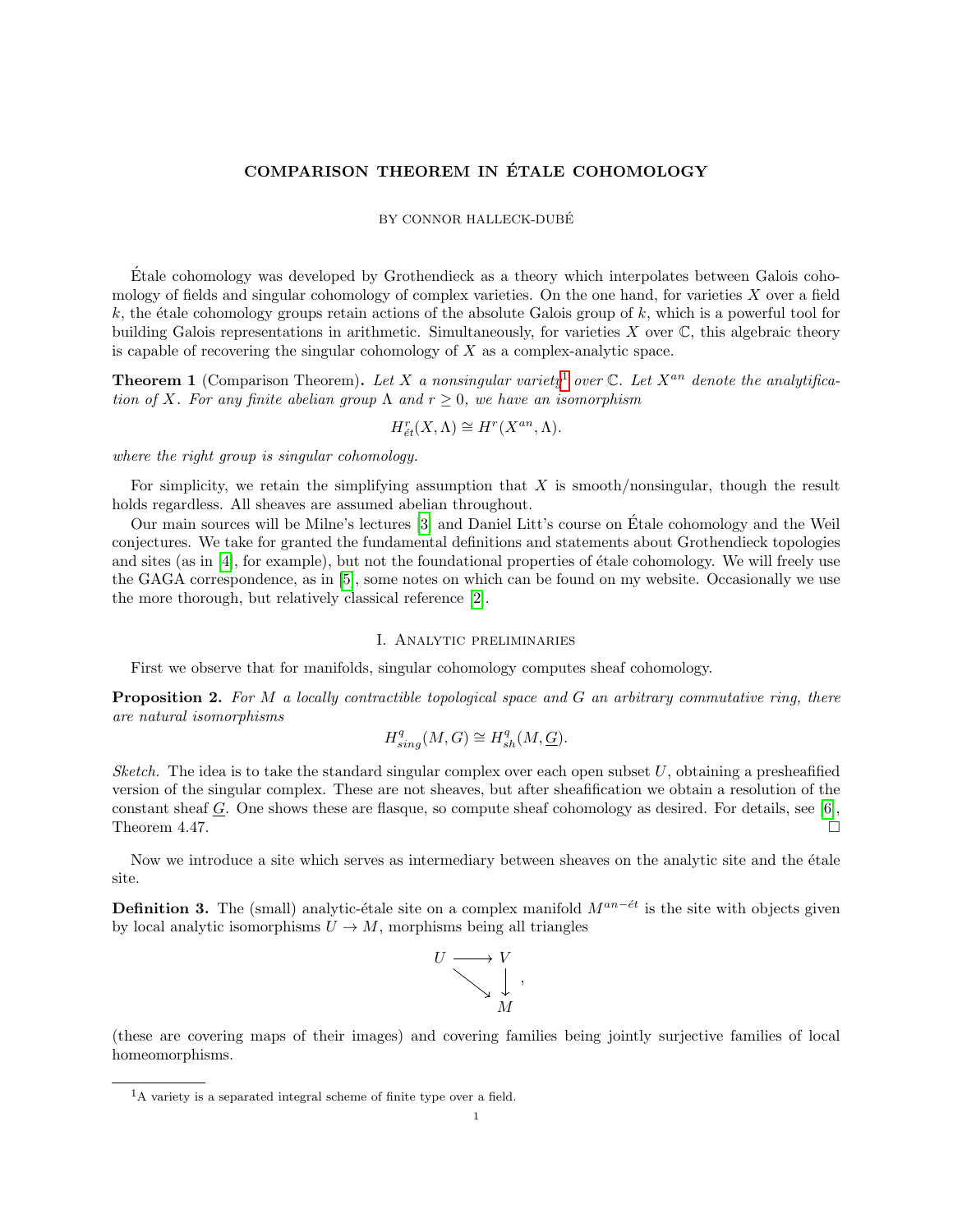For the first part of the proof, we need to show that sheaf cohomology on the analytic(-topological) and analytic-étale sites coincide. Intuitively, this comes from the fact that both of these sites refine one another: given any analytic open cover, it is also an analytic-étale cover in the natural way. Conversely, given an analytic-étale cover, we can refine it to a cover which consists of genuine analytic open immersions (just restrict to neighborhoods on which the maps are homeomorphisms around each point). Thus in the appropriate sense both topologies refine each other, and should compute the same sheaf cohomology. A fully formal argument makes this rigorous.

**Proposition 4.** The inclusion of sites  $i : M^{an} \to M^{an-\acute{e}t}$  induces an equivalence of topoi (i.e. an equivalence of categories) Sh( $M^{an}$ ) ≅ Sh( $M^{an-ét}$ ).

Proof. The inclusion of sites gives rise to a natural restriction map

$$
r: \mathrm{Sh}(M^{an-\'et}) \to \mathrm{Sh}(M^{an}).
$$

Note this map induces an isomorphism of global sections. We claim it is an equivalence of categories. For essential surjectivity, let  $\mathcal F$  be a sheaf on the analytic topological site. We construct a preimage  $\mathcal G$  as follows: for each analytic etale cover  $\varphi: Y \to M$ , pick a cover of Y by opens  $Y_\alpha$  on which the map is an isomorphism, and define  $\mathcal{G}(Y)$  as the equalizer of the sheaf diagram

$$
\mathcal{G}(Y) \to \prod_{\alpha} \mathcal{F}(\varphi(Y_{\alpha})) \to \prod_{\alpha,\beta} \mathcal{F}(\varphi(Y_{\alpha} \cap Y_{\beta})).
$$

The restriction maps are given by functoriality of equalizer diagrams. If we chose a finer cover of  $Y$ , then a diagram chase and sheaf axioms of  $\mathcal F$  show that we get an isomorphism of equalizers, and so given two covers we can compare them each to the common refinement to see that  $\mathcal{G}(Y)$  is well-defined up to natural isomorphism. So we have a well-defined presheaf  $\mathcal{G}$ . To show it is a sheaf: for both axioms we refine our covers so that they are actual inclusions of opens, and then the above diagram is an equalizer diagram and the sheaf properties hold.

Now we show that the functor is full and faithful.<sup>[2](#page-1-0)</sup> Let  $\psi, \pi : \mathcal{F} \to \mathcal{F}'$  be two morphisms of sheaves in  $M^{an-\'et}$  which agree on their restriction to the analytic topological site. Then for any étale cover  $Y \to M$ , pick a refinement by topological opens  $Y_\alpha$  and the gluing axioms for the two sheaves imply that  $\mathcal{F}(Y) \to \mathcal{F}'(Y)$ are both the natural map of equalizers for the cover (both  $\psi(Y)$  and  $\pi(Y)$  send a section of  $\mathcal F$  to the unique section of  $\mathcal{F}'$  gluing the image of local restrictions). So  $\psi = \pi$ . The same functoriality of equalizer diagrams shows r is full as well as faithful. Pushforward along r induces isomorphisms of global sections, hence induces isomorphisms of sheaf cohomology. □

Incidentally, this argument horribly fails for the corresponding algebraic sites: the Zariski topology is too weak for étale maps to actually be local isomorphisms, so the étale site is strictly larger. Even over an algebraically closed field, where the two sites have the same points, there are more sheaves on the étale site.

## II. Algebraic Preliminaries

By the results above, it suffices to relate the algebraic and analytic étale sites on a nonsingular variety X over C. Write  $an: X^{\text{\'et}} \to X^{an-\'et}$  for the analytification functor. This is a morphism of sites because the analytification of an étale map is an analytic local isomorphism. It induces a morphism of topoi, i.e. an adjoint pair  $(an_\star, an^\star)$ . Because of the directional conventions for maps of sites (a continuous map of topological spaces induces a morphism of sites in the opposite direction), these go the opposite direction one might expect:

$$
an_{\star}: \operatorname{Sh}(X^{an-\'et}) \to \operatorname{Sh}(X^{\text{\'et}}), \quad an^{\star}: \operatorname{Sh}(X^{\text{\'et}}) \to \operatorname{Sh}(X^{an-\'et}).
$$

So  $an_{\star}$  is the right-adjoint, i.e. is the left-exact one, as we would expect.

**Theorem 5** (Leray Spectral Sequence). Let  $F : C \to D$  be a morphism of sites. There is a spectral sequence for any  $\mathcal{F} \in Sh(D)$ 

$$
E_2^{p,q} = H^p(\mathsf{D}, R^q F_\star \mathcal{F}) \implies H^{p+q}(\mathsf{C}, \mathcal{F})
$$

<span id="page-1-0"></span> $2A$  high-level argument notes that since both sites refine the other, there is a natural bijection of "points" in the abstract sense of topoi, and so since a morphism of sheaves is determined by stalks at all points, the data correspond.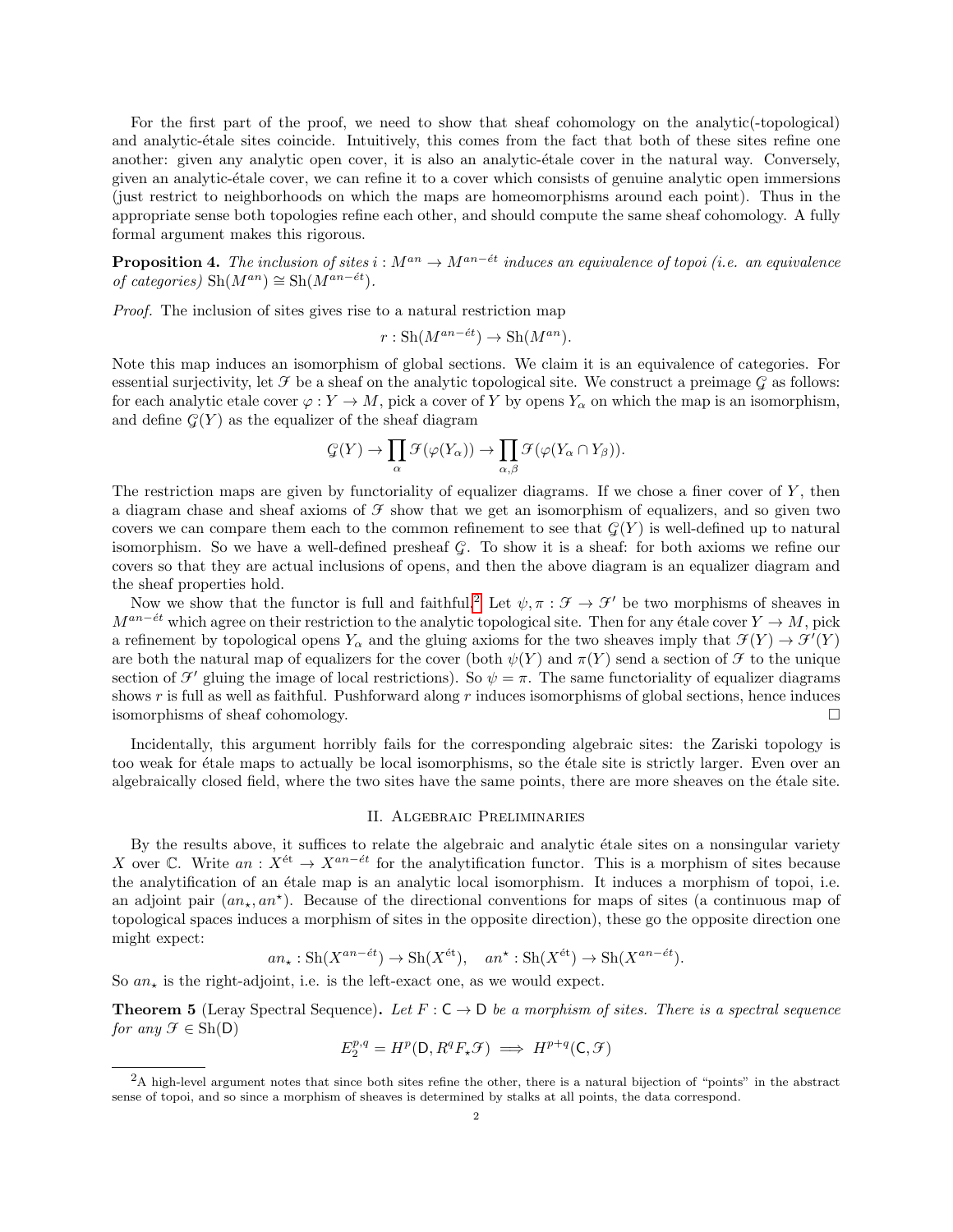Proof. This is a special case of the Grothendieck composition-of-functors spectral sequence, since the global sections functor is pushforward to the site on a single point.  $\Box$ 

This allows us to clarify the obstruction to pushforward inducing isomorphisms on cohomology.

**Proposition 6.** Let  $\mathcal F$  be a sheaf on  $X^{\acute{e}t}$  and assume that

- (1) the natural map  $\mathcal{F} \to an_{\star}an^{\star}\mathcal{F}$  is an isomorphism, and
- (2) for all  $q > 0$ , we have

$$
(R^q a n_\star) a n^\star \mathcal{F} = 0.
$$

Then we have a natural isomorphism for all i

$$
H^i(X^{\acute{e}t}, \mathcal{F}) \cong H^i(X^{an- \acute{e}t}, an^{\star}\mathcal{F}).
$$

*Proof.* The second condition implies that the  $E_2$  page of the spectral sequence for  $an^*\mathcal{F}$  is supported in a single row, hence the spectral sequence has converged. Composing with the unit gives

$$
H^{i}(X^{\text{\'et}}, \mathcal{F}) \cong H^{i}(X^{\text{\'et}}, an_{\star}an^{\star} \mathcal{F}) \cong H^{i}(X^{an- \text{\'et}}, an^{\star} \mathcal{F}).
$$

So it suffices for Theorem 1 to show that for any constant sheaf  $\mathcal{F}$ , the two conditions above hold. Notice that the argument is somewhat more involved than in the previous part because the sites are not equivalent. For example, the half-plane exists as an analytic cover for genus  $g \geq 2$  Riemann surfaces, but is not an algebraic variety. Our argument will depend, however, on the fact that finite covers do correspond (this explains in some sense the necessity of assuming the coefficients are finite).

**Theorem 7** (Riemann Existence Theorem). For any nonsingular algebraic variety X over  $\mathbb{C}$ , the analytification functor induces an equivalence of categories between finite étale covers of X and of  $X^{an}$ .

*Proof Sketch.* First, assume that X is projective. Then GAGA tells us that there is an equivalence of categories between coherent  $\mathcal{O}_X$ -modules on X and on  $X^{an}$ . But the relative Spec construction (and its analytic analog) shows that the data of a finite cover is the same as the data of a coherent  $\mathcal{O}_X$ -algebra, i.e. algebra objects in the category of  $\mathcal{O}_X$ -modules. So we have an equivalence of categories between finite covers of X and of  $X^{an}$  in the projective case. The étale and unramified covers correspond under the analytification functor, basically because nonsingularity can be checked at the level of strictly henselian or of complete local rings, and the completion factors through the strict henselization.

Now remove the assumption  $X$  is projective. One statement of resolution of singularities is that any nonsingular X has a projective model  $\overline{X}$  such that the complement of X is a normal crossings divisor. One shows that every cover of X extends to a cover of  $\overline{X}$ , and so reduces to the projective case. This shows that the analytification functor is essentially surjective on finite covers. We omit the proof of full and faithfulness, as it uses similar techniques we discuss elsewhere.  $\Box$ 

Corollary 8. The étale fundamental group of X is isomorphic to the profinite completion of the analytic fundamental group.

Proof. The above implies that the two have isomorphic finite quotients, and the étale fundamental group is profinite.  $\Box$ 

## III. Elementary Fibrations

The proof of the theorem proceeds by induction on dimension, and our primary tool for doing so is the following.

**Definition 9.** An elementary fibration is a map  $f: U \to S$  which can be embedded in a commutative diagram

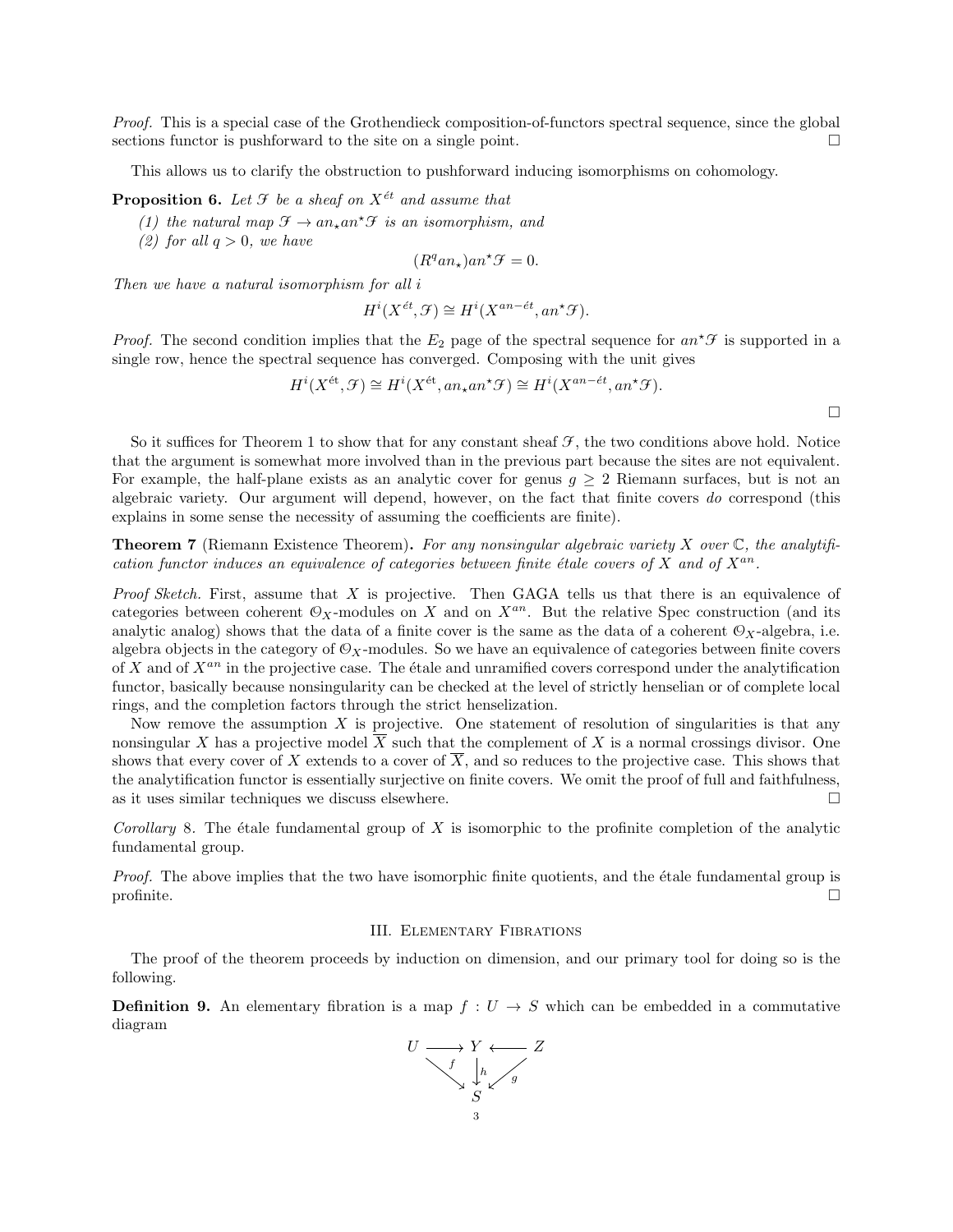where  $U \to Y$  is an open immersion which is dense in the fibers of h (in particular, dense),  $Z \to Y$  its complement, h is smooth and projective with fibers which are curves, and q is finite étale with nonempty fibers.

The key result about elementary fibrations is that they exist locally everywhere on nonsingular varieties.

**Theorem 10** (Artin). Let X be a nonsingular variety over  $\mathbb{C}$ . For any closed point x of X, there is an elementary fibration  $U \rightarrow S$  for some U Zariski neighborhood of x and S nonsingular.

*Proof Sketch.* Take an affine neighborhood and embed it into projective space  $U \hookrightarrow \mathbb{P}^N$  for some N. One can do this in such a way that the closure of the image is normal. Taking a generic projection down onto a  $\mathbb{P}^{\dim U-1}$ , one obtains a map  $U \to S$  which is almost an elementary fibration, and can be made such after blowing up a bad locus. A complete proof can be found in  $SGA$  4,  $XI$  [\[1\]](#page-5-5).

This classical result was an important step in the development of the theory, making possible dévissage arguments.

## IV. The Main Proof

The following class of sheaves provide a well-behaved generalization of finite constant sheaves more amenable to dévissage arguments.

**Definition 11.** We say that a sheaf  $\mathcal{F} \in Sh(X^{\text{\'et}})$  is *locally constant constructible* (lcc) if it is étale-locally constant, and its stalks are finite.

By the results of the previous section, we have reduced the theorem to checking that for any lcc sheaf  $\mathcal F$ on  $X^{\text{\'et}}$ , conditions (1) and (2) hold.

**Lemma 12.** Let  $\mathcal{F}$  lcc on  $X^{\acute{e}t}$ . The natural map  $\mathcal{F} \to an_{\star}an^{\star}\mathcal{F}$  is an isomorphism.

*Proof.* The condition is certainly Zariski-local, so we may assume  $\mathcal{F} = \Lambda$  is a constant sheaf corresponding to a finite abelian group. The pullback of a constant sheaf is constant, so over an arbitrary  $U$  the map of sections is

$$
\Gamma(U,\Lambda) \to \Gamma(U^{an},\Lambda).
$$

Checking that this map is an isomorphism is just checking that the connected components of  $U$  and  $U^{an}$ agree, i.e. that analytification preserves the set of connected components! Shockingly, this fact has no easy proof, so we will proceed by induction on dimension, using the existence of elementary fibrations.

Splitting into connected components, we may assume  $U$  is connected. So  $U$  is connected étale over a smooth variety, hence also irreducible. Shrinking<sup>[3](#page-3-0)</sup> U, we may assume it fits into some elementary fibration



Assume for the sake of contradiction  $U^{an}$  were not connected. Then  $Y^{an}$  is not connected since  $U^{an}$ is dense, hence the complement is of real codimension at least 2 and cannot connect or disconnect the manifold. Moreover, the disjoint union  $Y^{an} = Y_1 \bigsqcup Y_2$  consists of complete fibers of h, because the theorem is clearly true for curves (whose analytifications are Riemann surfaces minus finitely many points). The morphism h is smooth (hence flat, hence open) and proper (hence closed) so  $h(Y_1), h(Y_2)$  are a disjoint union decomposition of  $S^{an}$ . In this way we reduce to checking the claim for S, which is of dimension one less than U. By induction on dimension and the trivial case of curves, we are done.  $\Box$ 

This seemingly simple result about connected components holds without assuming smoothness, but is even more difficult.

**Lemma 13.** For any lcc sheaf  $\mathcal F$  on  $X^{\text{\'et}}$  and all  $q > 0$ , we have

$$
(R^q a n_\star) a n^\star \mathcal{F} = 0.
$$

<span id="page-3-0"></span><sup>&</sup>lt;sup>3</sup>This shrinking is valid because a dense open  $U' \subset U$  is irreducible, so also connected, and if the analytification of U' is connected (and dense inside  $U^{an}$ ) then  $U^{an}$  is also connected by an elementary argument.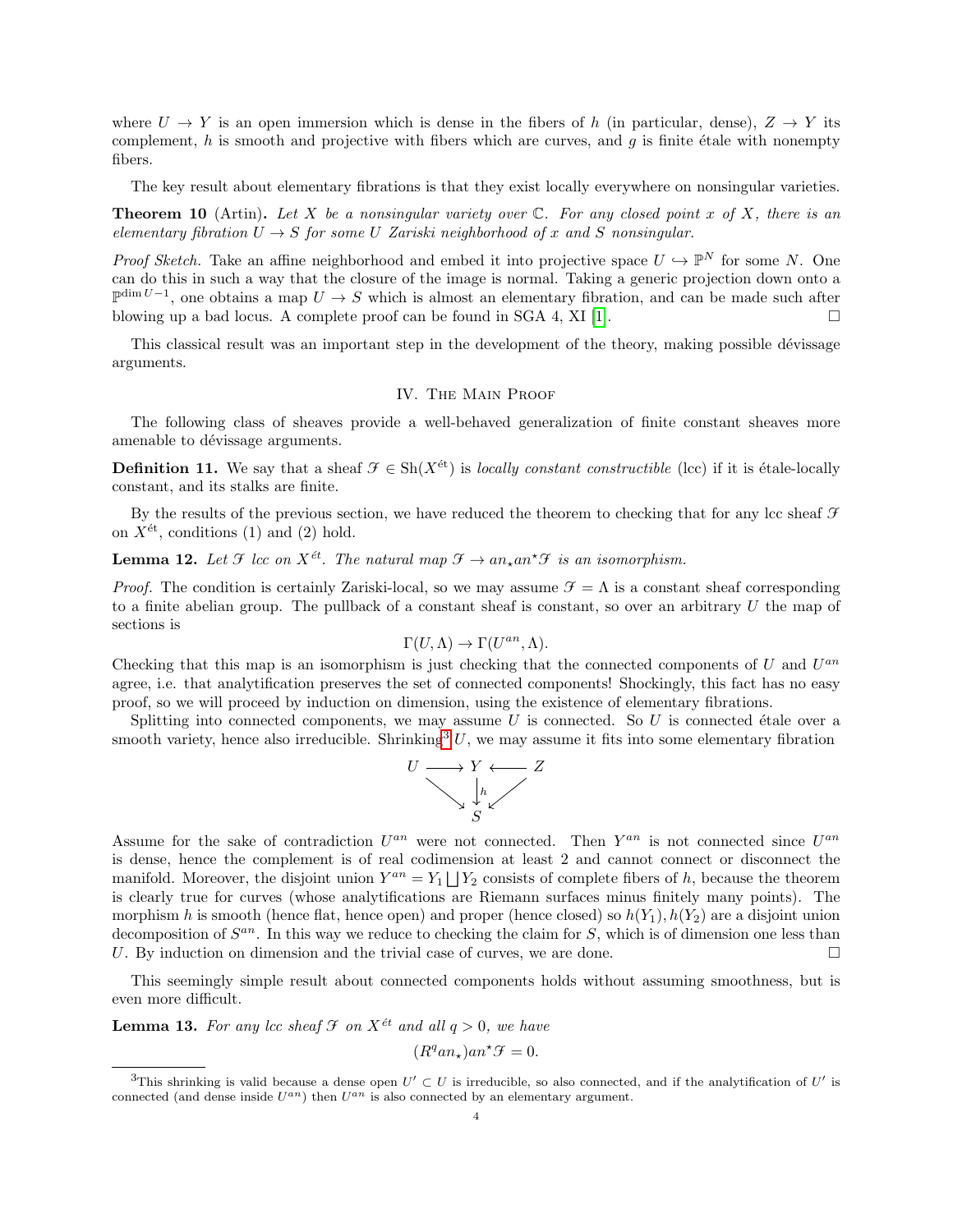*Proof.* Being zero is Zariski-local, so we may assume  $\mathcal{F} = \Lambda$  is constant (hence also the pullback) and restrict to a U which fits into an elementary fibration. Recall that derived pushforward is the sheafification of the cohomology presheaf

$$
(V \subseteq U) \mapsto H^q(V^{an}, \Lambda),
$$

where the cohomology is in the analytic étale site. So what we must show is that that the algebraic étale site is sufficiently fine to kill cohomology classes, i.e. that for any  $s \in H^q(V^{an}, \lambda)$ , there exists an algebraic cover  ${V'_{i} \to V}$  such that  $s|_{V'_{i}} = 0$  for all i. This implies that the stalks of the cohomology presheaf, and thus of the higher pushforward, vanish, giving the result.

We prove this claim by induction on dimension. Consider the analytification of an elementary fibration for  $V$ :

$$
V^{an} \longrightarrow Y^{an} \longleftarrow Z
$$
  
 $f \longrightarrow \bigcup_{S^{an}} Z$ 

The Leray spectral sequence for  $f: V^{an} \to S^{an}$  in the analytic étale topology is

$$
H^i(S^{an}, R^j f_* \Lambda) \implies H^{i+j}(V^{an}, \Lambda).
$$

Given a class  $s \in H^q(V^{an}, \Lambda)$ , we can test whether it is zero in the associated graded module of the filtration, which consists of a direct sum

$$
s \in H^q(S^{an}, f_* \Lambda) \oplus \bigoplus_{j>0} H^{q-j}(S^{an}, R^j f_* \Lambda).
$$

Now  $R^jf_*\Lambda$  is the sheafification of  $W \mapsto H^j(f^{-1}(W),\Lambda)$ , and we know by the inductive hypothesis if  $\dim V > 1$  that we can étale-locally on S kill analytic cohomology classes with algebraic covers, hence the preimages of these opens in  $V$  are a cover on which we can kill the contribution coming from all terms with  $j > 0$ .

There remains the contribution from the  $j = 0$  term. We claim that since f is an analytic fibration by smooth curves (Riemann surfaces minus finitely many distinct points which move continuously), that  $f_{\star}\Lambda$  is lcc.<sup>[4](#page-4-0)</sup> So  $f_{\star}$ Λ is locally constant with value groups still finite, and the contribution of the  $j = 0$  term is now our original problem, but on S. Induction tells us we can kill the cohomology classes algebraically, as long as dim  $U > 1$ .

It remains to prove the base case, the result for curves. So let  $\mathcal F$  an lcc sheaf on  $U^{an-\'et}$ , a not-necessarily compact Riemann surface. We must show that for any  $s \in H^{i}(U^{an-\'{e}t}, \Lambda)$ , there exists an algebraic étale cover of U on which s is trivial. This cohomology is only nontrivial for  $i = 1, 2$ . For  $i = 2$ , we can use any affine Zariski cover: these affine curves are all Riemann surfaces with a point missing, hence contract onto their standard 1-skeleta as polygon quotients and have no 2-cohomology for any group Λ. For  $i = 1$ , elements of  $H^1(U^{an-\'et}, \Lambda)$  correspond to analytic covering spaces with Galois group  $\Lambda$  (finite!), and the Riemann existence theorem tells us any such is already algebraic! "Torsors split themselves," i.e. pulling back our element of  $H<sup>1</sup>$  along the algebraic cover it corresponds to gives zero. This completes the case of curves and the proof.  $\Box$ 

#### V. Applications and Closing Remarks

The comparison theorem provides the most powerful method of computing étale cohomology groups. We remark that while the nonsingularity of X can be relaxed at the cost of much more effort, the assumption that our coefficients are finite cannot. This reflects essentially that the algebraic category is ill-equipped to handle infinite covers, and can be traced back to the fact that GAGA holds only for coherent  $\mathcal{O}_X$ -algebras/finite covers. The following example is typical.

<span id="page-4-0"></span><sup>&</sup>lt;sup>4</sup>Indeed, whenever we restrict to a ball in  $S^{an}$ , the fibration by punctured Riemann surfaces f is homeomorphic to a trivial fiber bundle, so the sections over a connected open are just sections of Λ over unions of full fibers, which are still connected since the fibers are, and restriction maps are the identity maps since they are identity maps upstairs.